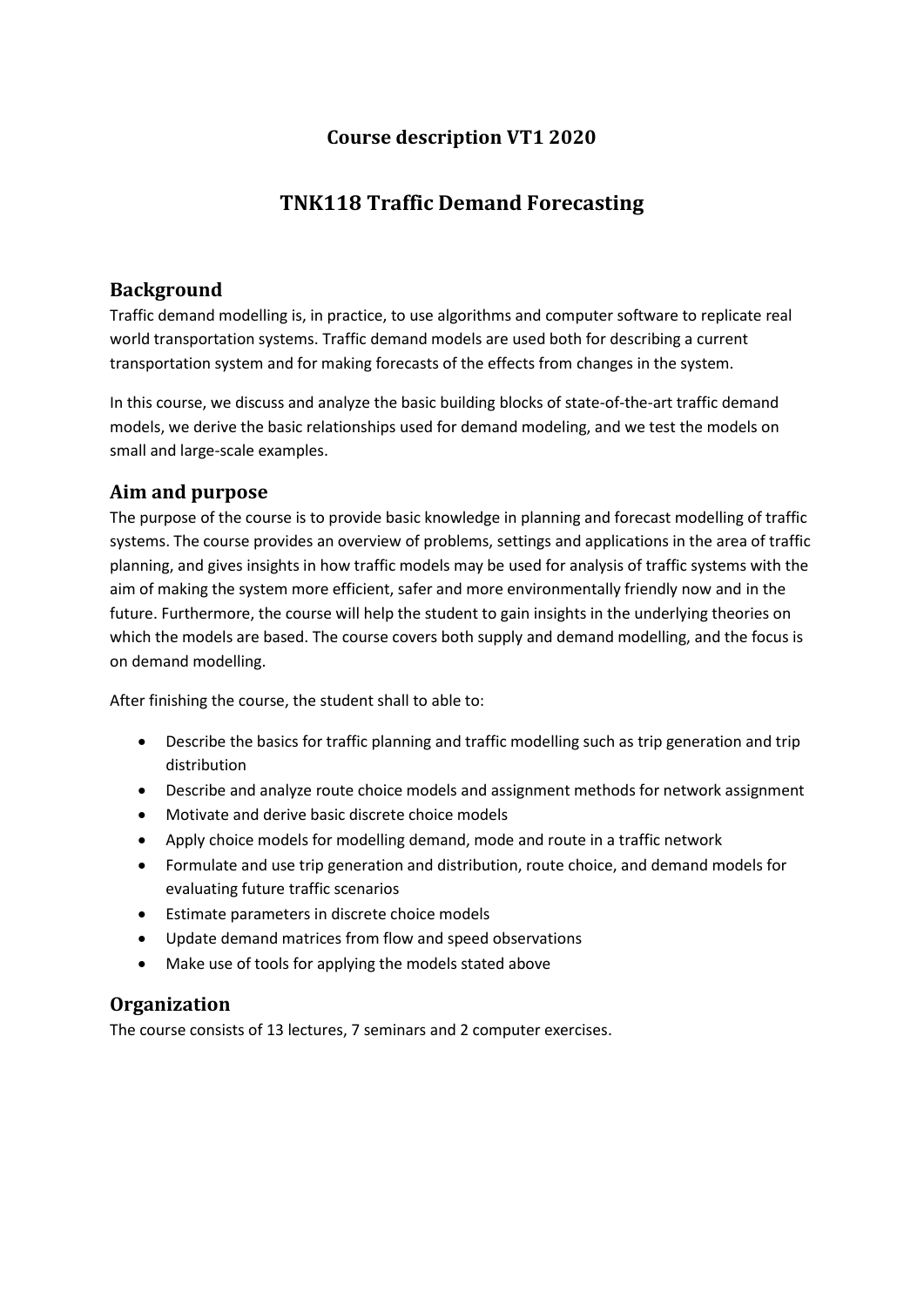# **Content and literature**

The course covers the following topics:

- Introduction to traffic planning and traffic simulation
- Classification of traffic models
- Route choice model and assignment principles for network assignment
- Experiments with network assignment models
- Discrete choice models
- Parameter estimation for choice models
- OD-estimation
- Application of the traffic forecasting models on capacity and pricing problems

The following literature will be used during the course:

- Traffic Demand Modelling, Immers and Stada, 1998. [\(https://www.mech.kuleuven.be/cib/verkeer/dwn/H111part1.pdf](https://www.mech.kuleuven.be/cib/verkeer/dwn/H111part1.pdf) )
- Modelling Transport by Ortuzar and Willumsen,  $4<sup>th</sup>$  edition, 2011. (Library)
- Urban Transportation Networks: Equilibrium Analysis with Mathematical Programming Methods, Sheffi, 1985.

[\(http://sheffi.mit.edu/book/urban-transportation-networks](http://sheffi.mit.edu/book/urban-transportation-networks) )

- Travel Demand Models A Survey, from Optimization Approaches to Travel Demand Modelling, Lundgren, 1989. (LISAM)
- A Self Instructing Course in Mode Choice Modeling: Multinomial and Nested Logit Models, Koppelman and Bhat, 2006. [\(http://www.caee.utexas.edu/prof/bhat/COURSES/LM\\_Draft\\_060131Final-060630.pdf](http://www.caee.utexas.edu/prof/bhat/COURSES/LM_Draft_060131Final-060630.pdf) )

Excerpts from the above will be used. A detailed description of which pages that will be used is given in the course plan below. Additional texts are referred to during the lectures.

## **Course plan**

- Tuesday, 2020-01-21, 10:15 12:00, TP31, LE1: Introduction
	- o Analysis of the transportation system (Chapter 1 and 2, Immers and Stada, 1998)
	- o Examples of demand modeling systems (Slides)
	- o Course description walkthrough (Slides)
- Wednesday, 2020-01-22, 13:15 15:00, TP40, LE2: Trip generation
	- o Demand and supply on the transport market (Chapter 1, Immers and Stada, 1998)
	- $\circ$  Structure of the traditional traffic demand model (Chapter 2, Immers and Stada, 1998)
	- $\circ$  Production and attraction and trip generation (Chapter 5.1-5.5, Immers and Stada, 1998)
- Friday, 2020-01-24, 08:15 10:00, TP31, LE3: Trip distribution
	- o Intro to trip distribution (Chapter 1-2.1, Lundgren, 1989)
	- $\circ$  Mathematical modeling of the gravity model (Chapter 1-2, Lundgren (1989)
- Monday, 2020-01-27, 08:15 10:00, TP4027, SEM1: Trip generation and distribution (Computer lab)
	- o Exercises (Handout on LISAM)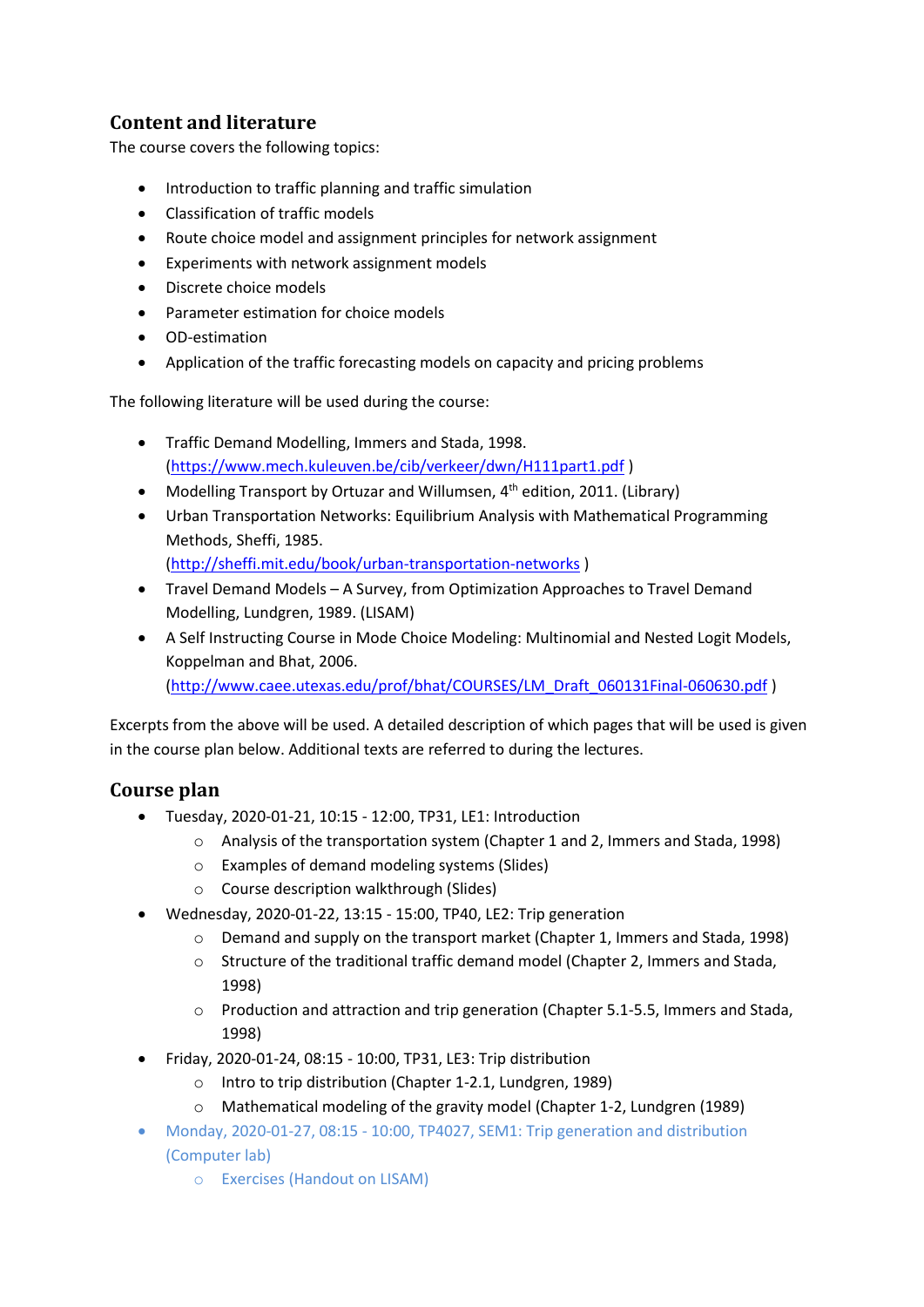- Tuesday, 2020-01-28, 10:15 12:00, TP31, LE4: Discrete choice 1
	- o Koppelman and Bath (2006), Chapters 3 and chapters 4 to 4.3
- Wednesday, 2020-01-29, 13:15 15:00, TP32, LE5: Discrete choice 2
	- o Koppelman and Bath (2006), Chapter 4.4.
- Friday, 2020-01-31, 08:15 10:00, TP40, SEM2: Logit 1
	- o Exercises (Handout on LISAM)
- Monday, 2020-02-03, 08:15 10:00, TP40, LE6: Discrete choice 3 o Koppelman and Bath (2006), Chapter 4.4.
- Wednesday, 2020-02-05, 13:15 15:00, TP40, LE7: Discrete choice 4
	- o Nested Logit models (Koppelman and Bath, 2006, Chapters 8 and 9)
- Wednesday, 2020-02-05, 15:15 17:00, TP31, SEM3: Logit 2
	- o Exercises (Handout on LISAM)
- Friday, 2020-02-06, 08:15 10:00, TP40, LE8: Discrete choice 5
	- $\circ$  Nested Logit parameter estimation (Koppelman and Bath, 2006, Chapters 8 and 9)
- Monday, 2020-02-10, 08:15 10:00, TP4003, SEM4: Logit 3 (Computer) o Exercises (Handout on LISAM)
- Wednesday, 2020-02-11, 13:15 17:00, TP5021, CE1: Discrete choice
	- o See Submission on LISAM
- Friday, 2020-02-14, 08:15 10:00, TP31, LE9: Network assignment 1
	- o Supply modelling (Immers and Stada, 1998, Chapter 8.1-8.1.7)
- Monday, 2020-02-17, 08:15 10:00, TP31, LE10: Network assignment 2
	- o Network equilibrium (Sheffi, 1985, Chapters 1, 3)
- Tuesday, 2020-02-18, 10:15 12:00, TP31, LE11: Network assignment 3
	- o Computing equilibria (Sheffi, 1985, Chapters 5.1-5.2)
- Thursday, 2020-02-20, 10:15 12:00, TP4005, SEM5: Network assignment 1 (Computer)
	- o Exercises (Handout on LISAM)
	- Friday, 2020-02-21, 8:15 10:00, TP301, SEM6: Network assignment 2
		- o Exercises (Handout on LISAM)
- Wednesday, 2020-02-26, 13:15 17:00, TP4005, CE2: Network assignment
	- o See Submission on LISAM
- Friday, 2020-02-28, 08:15 10:00 TP31, LE12: OD-calibration
	- o Lundgren (1989), Chapter 2.3, 3.3
	- o Ortuzar and Willumsen (1990), Chapter 12.4-12.4.6
- Tuesday, 2020-03-03, 10:15 12:00, TP5021, SEM7: OD-calibration (Computer) o Exercises (Handout on LISAM)
- Tuesday, 2020-03-10, 10:15 12:00, TP31, LE13: Course summary / Spare slot
- Written exam 2020-03-20, 8:00 12:00

#### **Examination**

The examination consists of a written exam and completed computer exercises, individual and in groups of two students, respectively. The written exam covers theory, mathematical derivations and computations.